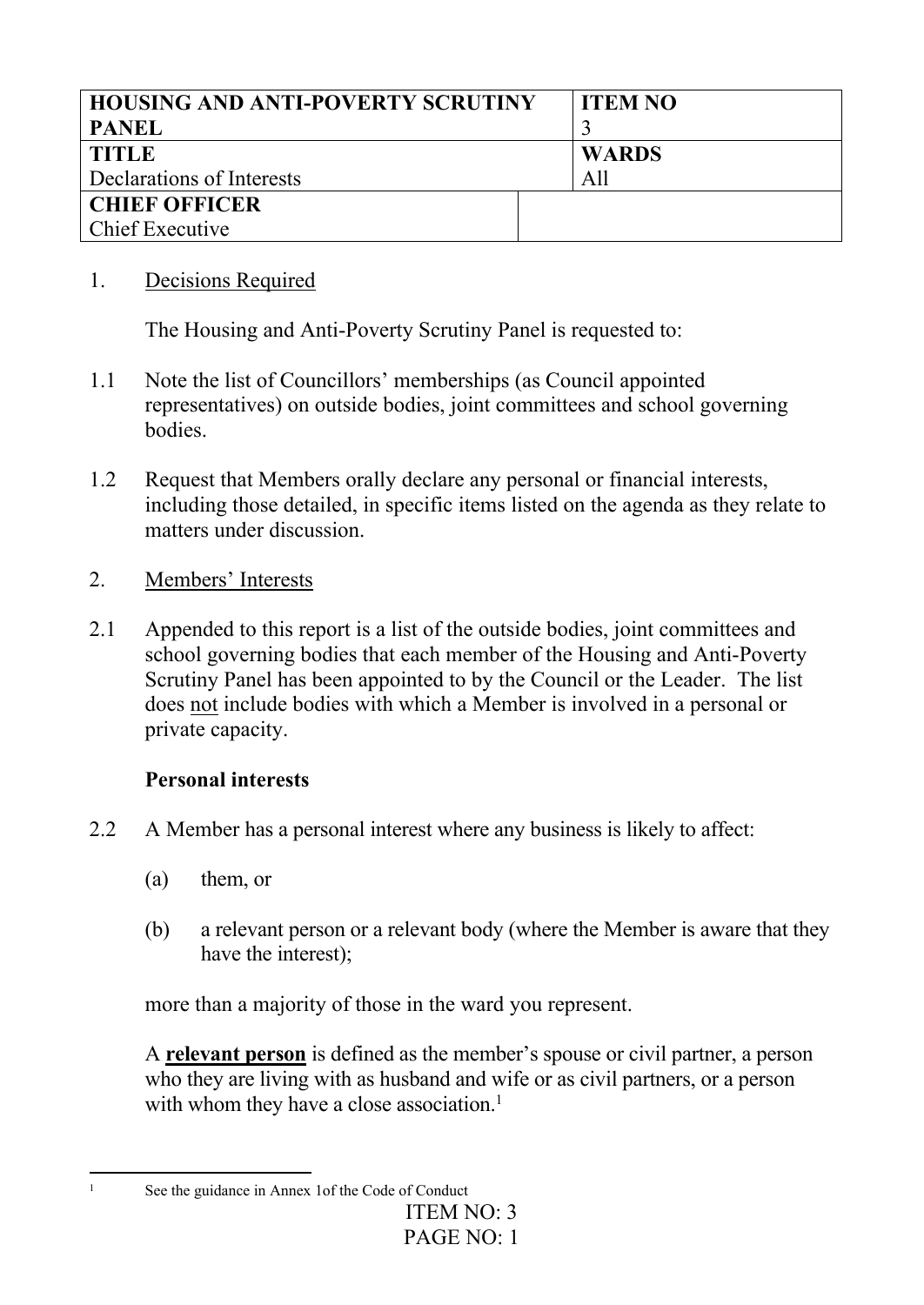A **relevant body** is defined as (a) any organisation, school governing body or outside committee or trust which they have been appointed to by the Royal Borough or by the Leader, or (b) any other voluntary organisation, school governing body or commercial organisation where you are a management committee member, school governor, trustee or director.

- 2.3 Members must declare the existence and nature of any personal interest at the start of the meeting, or when the interest becomes apparent. Members must say which item their interest relates to.
- 2.4 A Member who has a personal interest may stay, speak and vote, except where the business:
	- (a) affects the financial position of the Member or any person or body described in paragraph 2.2 above, or
	- (b) relates to an interest that would be affected financially or relates to the determining to any approval, consent, licence, permission or registration in relation to the Member or any person or body described in paragraph 2.2 above

### **Financial Interests**

- 2.5 A Member has a financial interest where any business relates to or is likely to affect an interest set out in paragraph 18 of the Code of Conduct, and which is the Member's interest or the interest of a person described in paragraph 2.2(a) above.
- 2.6 Members must declare the existence and nature of any financial interest at the start of the meeting, or when the interest becomes apparent. Members must say which item their interest relates to.
- 2.7 A Member who has a financial interest must leave the meeting, but may attend to make representations, answer questions or give evidence relating to the business, provided that the public are also allowed to attend the meeting for the same purpose, and provided they leave the meeting immediately after doing so. The Member must not participate in the discussion nor the vote.

#### **General**

2.8 The Code also requires Members to declare interests in relation to relevant bodies for six months after ceasing from being a member and take the appropriate action in relation to financial interests.

```
ITEM NO: 3
PAGE NO: 2
```